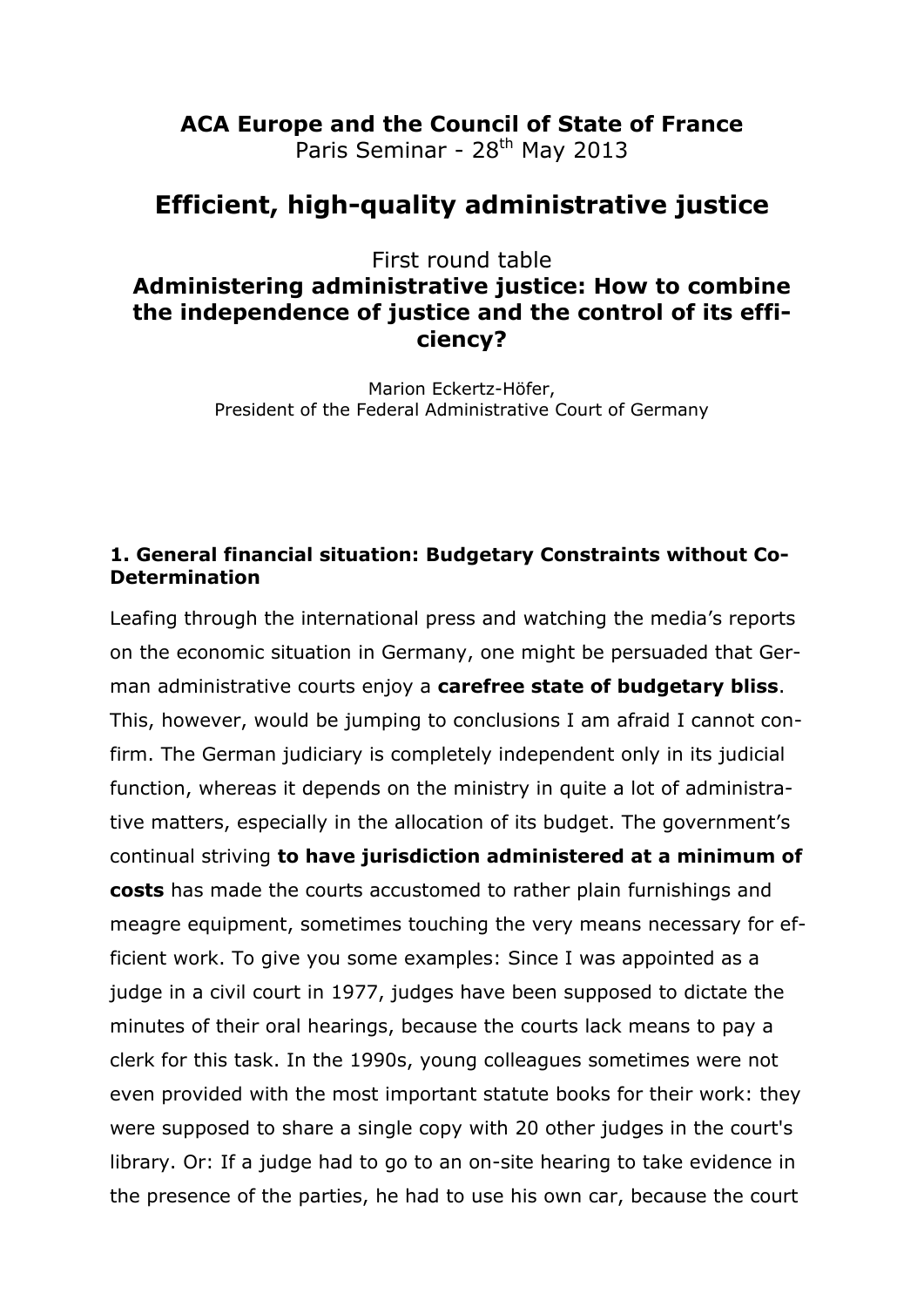could not place an official car at his disposal. And when I was appointed judge at the federal administrative court in 1993, I had to buy my own personal computer as the court's budget did not allow providing this equipment to judges. That has changed by now!

We may well wonder about the **reasons for taking the policy of austerity for the judicial system so far**. I dare say the judicial system as a whole needs more lobbyists. I suppose the government would find it much easier to allocate the necessary means for an independent and efficient judiciary, if this were recognised by all as indispensable and of paramount importance in a modern state governed by the rule of law - even by the European Institutions. There I was a bit taken aback when the EU-Commissioner for Justice, Ms. **Viviane Reding**, in her presentation of the first **European Index of Justice** (2013), described the importance of jurisdiction almost only as a **factor for economic growth**. As its main functions she named the promoting of a good investment climate and an early warning system for the EU policy in economic matters. Such a narrow view seems hardly adequate. It tends to eclipse all judicial branches except the civil jurisdiction. I don't ignore the importance of administrative jurisdiction for the investment climate, notably as far as the planning of infrastructural projects, building law, public subsidies and public procurement law are concerned. But much more important is the **main function of administrative justice** i.e. **protecting citizens against unlawful governmental acts** and, at the worst, against administrative arbitrariness. Much more important than economic aspects is **jurisdiction as a specific cultural achievement.** Let us hope that the European Index of Justice may be improved, and administrative jurisdiction be appreciated in European politics in all its essential functions as a basic element of any social and democratic state governed by the rule of law. I am convinced that not only the German administrative jurisdiction would be the better for it.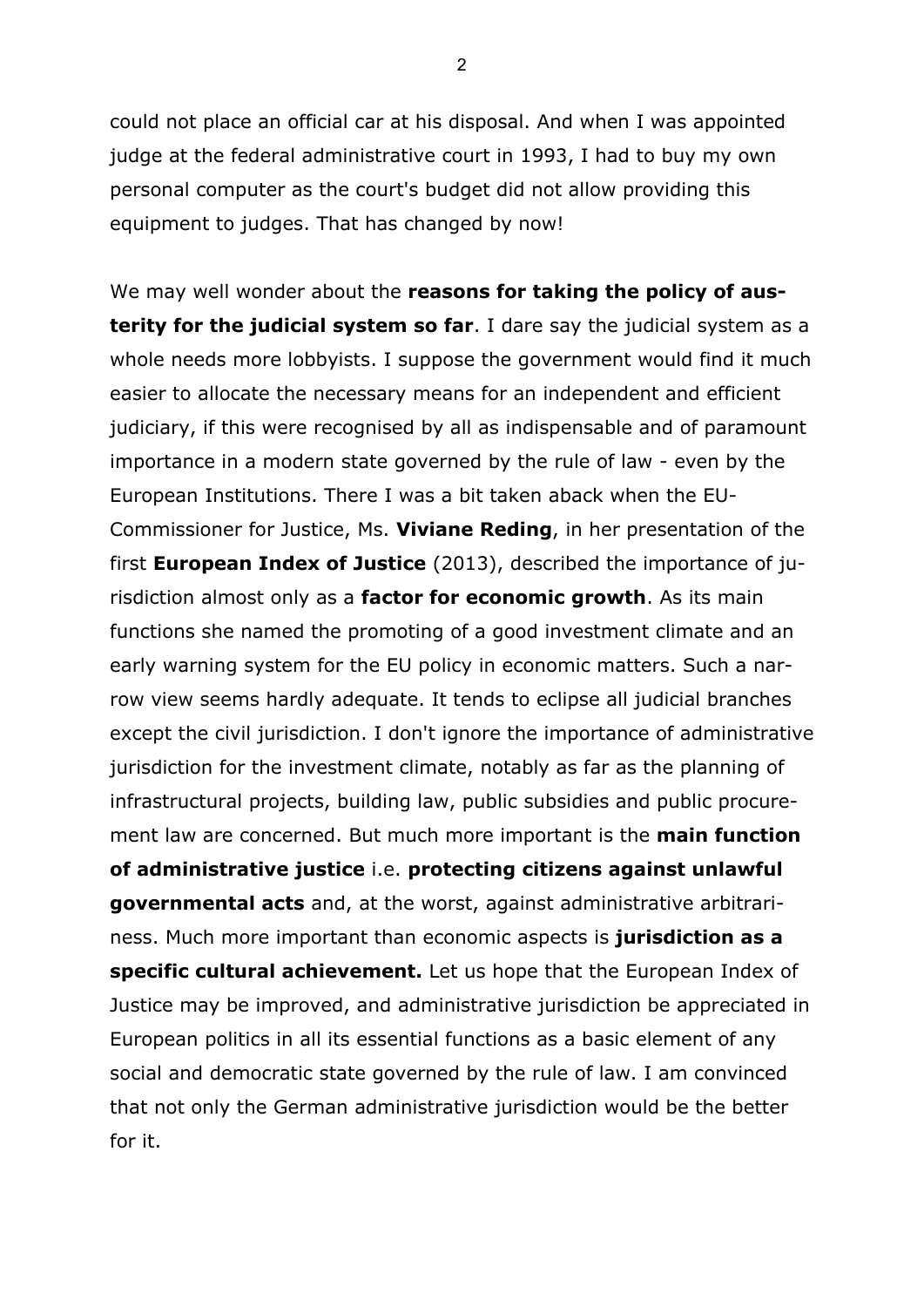What is the general financial situation of the administrative courts in Germany? Compared with the working conditions of the administrative courts of second and especially first instance, the Federal Administrative Court is fairly sufficiently provided. Even though, it too has to economise and has known **severe budgetary constraints** up to the freezing of last year's budget in the middle of the year.

On a yearly basis, financial resources are allocated to the Federal Administrative Court on the basis of a **budget**, in which our different areas of expenditure are described **fairly detailed**. For instance, (only) a certain proportion of our financial resources for material expenditure (about 2 mill  $\epsilon$ ) are to be spent on electronic equipment, investments, and so on. Equally, a fixed amount of money – roughly 13 mill  $\epsilon$  - is at our disposal for covering our cost for personnel, judges and clerks, but we are given exact numbers as to how many judges and clerks we are allowed to employ. Within these bounds, we can decide freely, but: The **legal framework is strict** and gives little room for flexibility. The ministry of justice treats us in many ways as any other part of the federal administration. As a court, no budgetary advantages are granted and we are equally often controlled.

So who decides on the amount of financial resources we receive? Formally, it is the **Parliament's decision** as our budget is part of the budget of the ministry of justice. One year in advance of passing the national budget, we are being asked about our financial needs. Yet making demands that even slightly deviate from the restrictive medium-term financial planning of the government seems pointless because every single additional claim has to be reasoned in extensive detail, regularly **counter-financed by ourselves**. There is **no real negotiating**, we are only being asked. We do not take part in the negotiations between the Ministry of Justice and the Ministry of Finance, we don't argue with the Parliament's Committee on Budgets. The same goes, by the way, for the courts on the state

3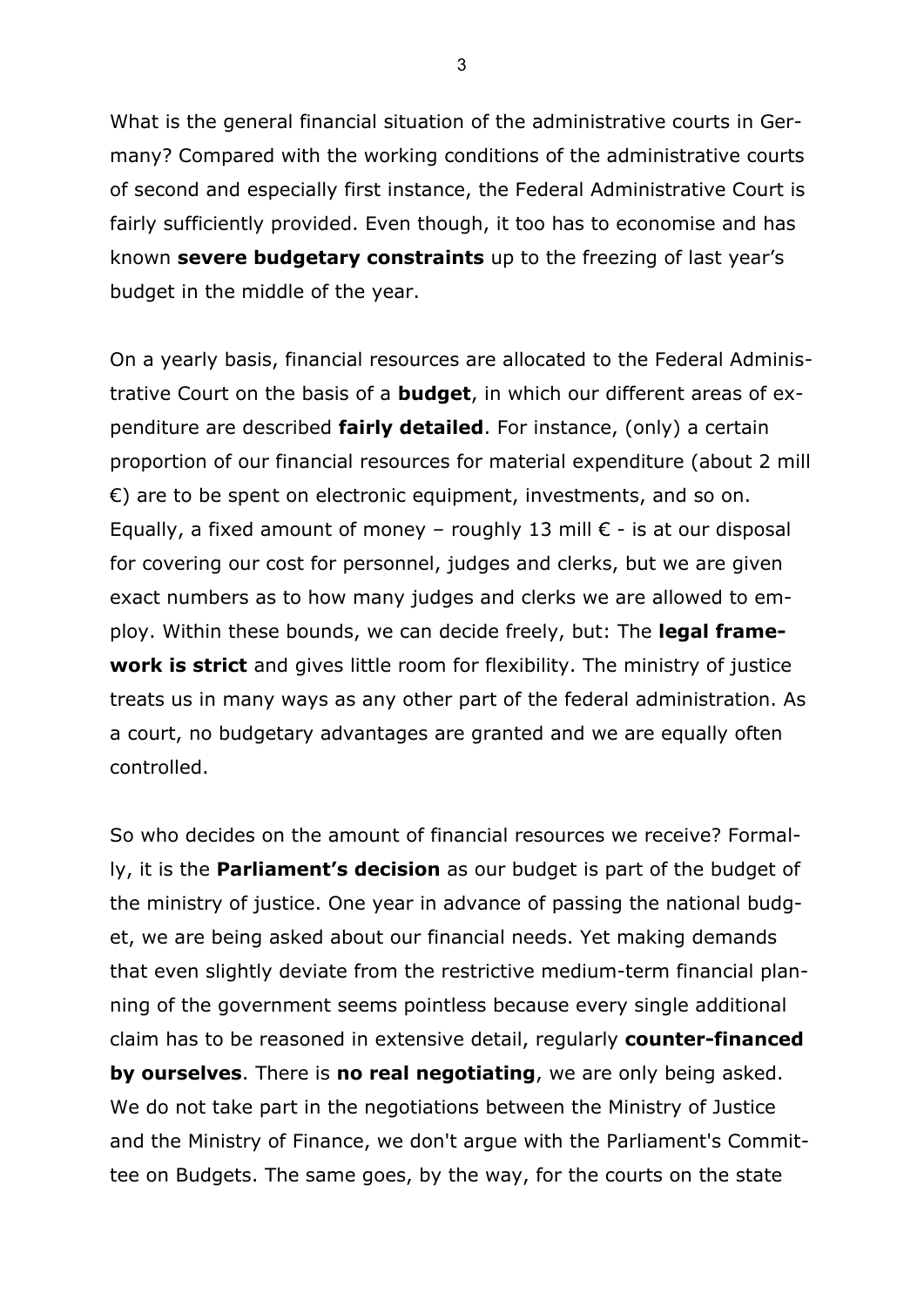level. The **only means of protest** would be addressing the Parliament unofficially using diplomatic channels or even the Press taking the opportunity of the yearly press conference of our court.

For many years, all administrative bodies and courts on the federal level were required to realize **global reductions** from their budget. For the Federal Administrative Court, this meant saving another 100,000 or 200,000  $€$  per year. We were only free to decide where this would come from. This obligation, by the way, led to the already mentioned freezing of last year's budget, which could only be resolved due to the lucky incident that the Ministry of Justice was able to allocate some unexpectedly spare money to us.

It is not only in these situations but also **on a daily basis** that we have to deal with compulsory savings: Since 1993, the Federal Administrative Court had to **reduce the number of judges** by 15 positions – and also has to economize concerning non-judicial personnel year by year. This can partly be explained by the considerable decline in pending cases – for example due to the changes made to the administrative procedural law or the lower number of asylum proceedings. However, at the same time the average preparation time for a single case has increased tenfold in the last 50, and at least doubled in the last 20 years, as European law becomes part of all fields of law more extensively. This means that the number of proceedings perceived alone is of **limited meaning** only! At least: We have nearly no proceedings that are older than two years and the **average duration** of proceedings is below one year. This shows that in the last couple of years, we have been sufficiently equipped in terms of staff. But the **threat of backlog is increasing** as the duration of proceedings goes up at the moment. Also, the Federal Administrative Court is the competent and only instance for nearly all high profile infrastructure projects in Germany as a whole, occupying 16 judges. Effectively, we would need two or three more judges.

4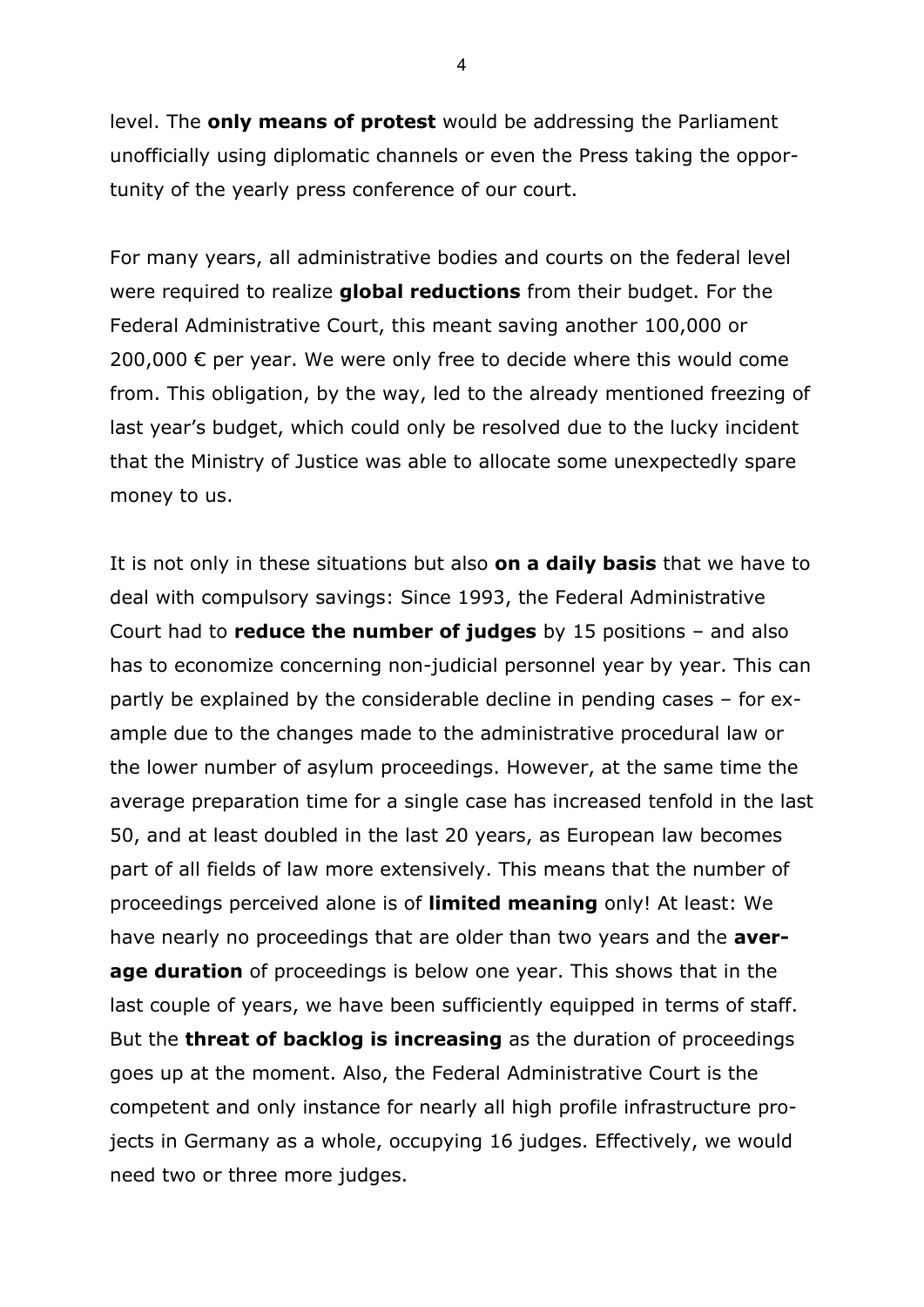#### **2. Indirect performance indicators instead of target agreements on the federal level – more specific means on the state level**

The judges' work as such at the Federal Administrative Court – in terms of quality as well as of quantity – is **not controlled externally**, not even by the Ministry of Justice. **No external objectives** are given, but the judiciary is well aware of the significance of a short duration of proceedings for the parties of a legal proceedings. The mentioned average duration of less than a year at our court is quite respectable, and it is our aim to keep it at this level. In order to remind all judges of this, all panels of our court have to **report to me** twice a year the number of pending cases that are older than six or twelve months and give reasons for that. Until now, there have always been good grounds for prolonged proceedings and I may say: The judges at the Federal Administrative Court are very committed and highly motivated!

On the state ("Länder") level, courts are more tightly controlled, and compulsory savings seem to be even more important. By now, there are various methods to increase transparency concerning the costs of courts. Many states oblige the courts to install a **cost and performance accounting system**. However, the independence of the judiciary as granted by the German constitution forbids to break down the calculation into the costs of a single judgement. But everything else is quantified, which – from what I have heard – has yet to prove its beneficial effects. In some states, there is a **benchmark system** involving several judicial districts – this works on a voluntary basis but is positively perceived as a form of institutional exchange of experiences as to **best practise**. Other states utilize a **system of Balanced Scorecards** which might increase the transparency when it comes to expenditure. Nonetheless, all this only rarely leads to successful savings.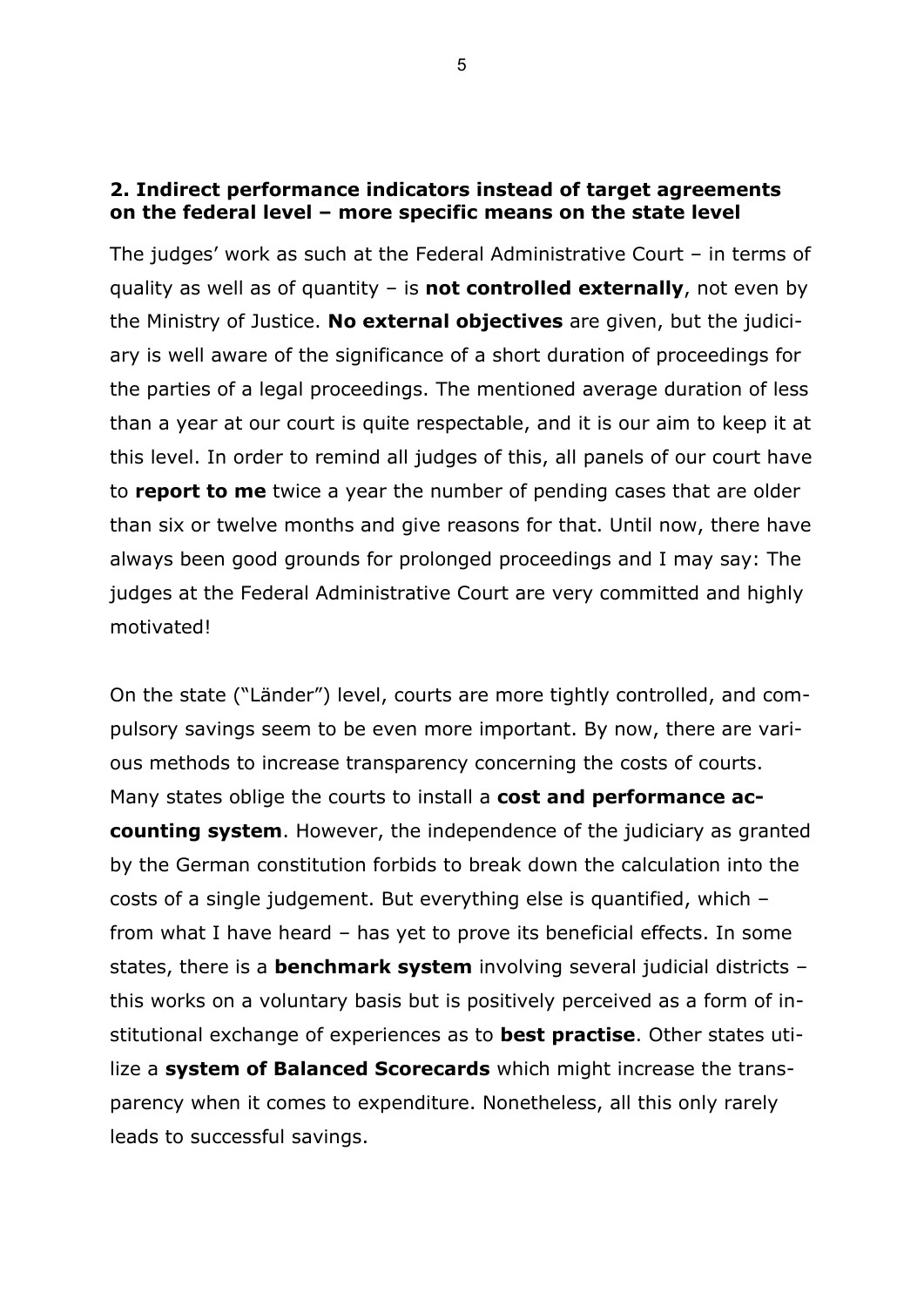These **business management-based methods** are relatively costly to implement and of doubtful merit in the administration of courts. Courts have no operative leeway; they are legally obliged to work on every single case and may not be guided by aspects of costs or time while doing so.

More interesting might be to know how the states try to find measurable criteria for assigning personnel to the courts: They installed a statisticbased **Manpower Requirement Planning System** (called "**PEBB§Y**") on an analytic basis to calculate the courts' need for personnel. Over the course of three months, statistics concerning the duration of proceedings were collected by counting up the hours of work for all judicial and nonjudicial tasks; courts were understood as more or less standardized providers of services. On the basis of these results, the average time required to handle a case in the different fields of law was established. Then, those time requirements were totalised and by that calculated, if a court had sufficient personnel.

As a whole, the results proved to be quite useful for courts of  $1<sup>st</sup>$  and  $2<sup>nd</sup>$ instance. But this method seems **unsuitable for the Federal Administrative Court** and for needs of complex and large scale proceedings (as there is no statistical method to gather the hours of work for these cases during the three-month survey).

#### **3. Quantitative improvements vs. Quality**

Coming to the end I'd like to give some reflections on the question if it is possible to ensure that quantitative improvements are not detrimental to the quality of the judiciary. To me, this seems to be the **key question** as to any attempt to get the judiciary's costs under control.

We are in substantial agreement that in a state founded on the rule of law, the **main criterion** for assessing a judge's work should be the **quali-**

6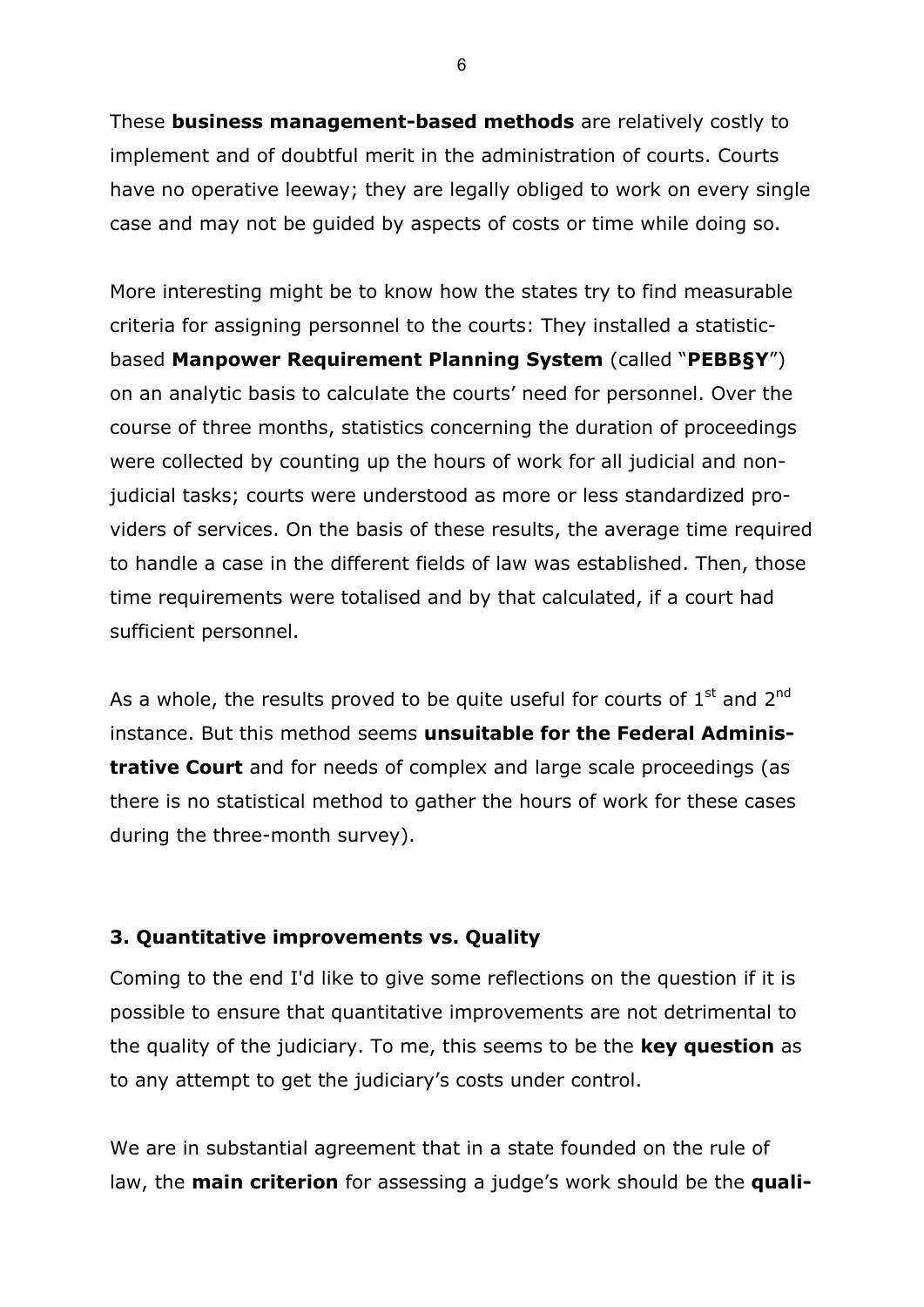**ty of his work**. Decisions of the courts have to meet the **highest professional standards** and the product "time of litigation settlement" should not be seen isolated. Of equal importance are aspects of **law and order**, **legal certainty, transparency of justice** and **trust in our legal system**. Those are more than just by-products of a state under the rule of law; they are part of the relevant standards when measuring the quality of a judge's work.

But is it even possible to examine and evaluate the quality of decisions of the courts and other acts of a court? Certainly yes, as there are several efficient – especially procedural - means:

- Obligation to state reasons in court decisions
- Principle of collegiate responsibility
- Mandatory reporting of all panels to the court's president to avoid backlog
- Judicial review through  $2^{nd}$  and  $3^{rd}$  instance courts
- Statistics to deliver transparency
- Press and Public as means to monitor and of critical analysis of justice (public, press)
- Scientific criticism of decisions in specialist journals
- Customer enquiries involving parties and lawyers

And in some court districts, judges have set up working groups to discuss and develop common criteria for best practise judicial work. By doing so they ensure that the self-set quality standards can be met.

A good judge will hardly ever solve the conflict between "quantity" and "quality" purely in favour of quantity. It is up to the judges themselves to review when the expectations concerning quantity cannot be reconciled with their own and approved quality goals. In Germany, no judge can be forced to work more and faster than what he sees appropriate regarding